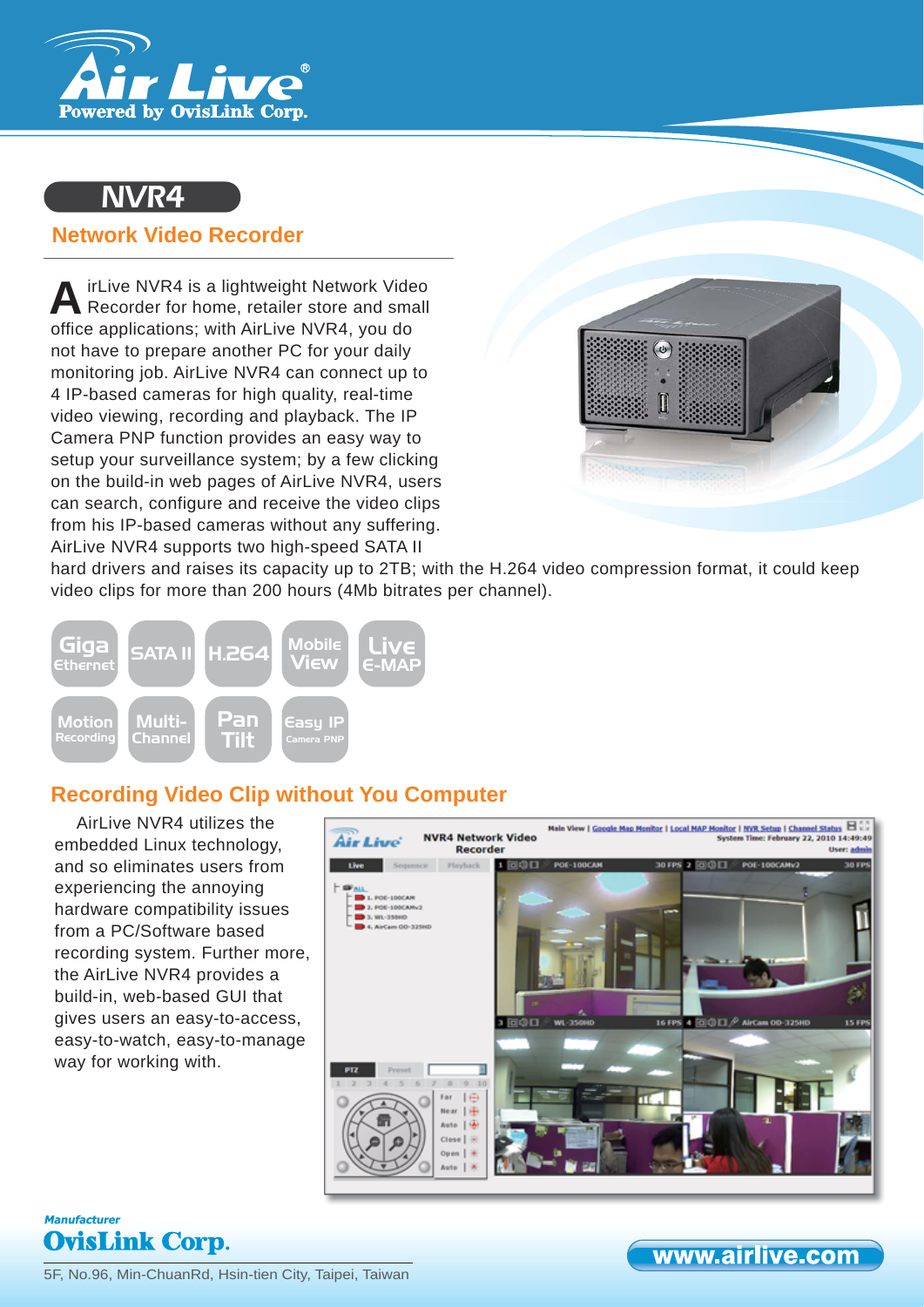

## **Fully Control on Your IP-based Cameras**

AirLive NVR4 supports almost all AirCam IP cameras, the most stable and cost-efficient IP cameras in the market place nowadays. It also supports PTZ Control, Preset Point Patrol, Motion Detection Recording, e-Mail Alert and FTP Upload, which won't let you miss any critical moment that you concerned. With AirCam IP camera, AirLive NVR4 will be your most reliable guard for securing your family and property.



### **E-Map function for Live Street Monitor**

User might utilize the Google Map or upload his floor plan to the AirLive NVR4. Just few steps of drag-and-drop operation, user could use the camera icons for denoting the location of the IP cameras. In case of some IP camera triggered by an event, a live view window will popup right beside the corresponding camera icon for alerting the user that there is something unusual in front of that camera. With this function, user can quickly make a response to the intruder or accident.



### **Manufacturer OvisLink Corp.**

5F, No.96, Min-ChuanRd, Hsin-tien City, Taipei, Taiwan

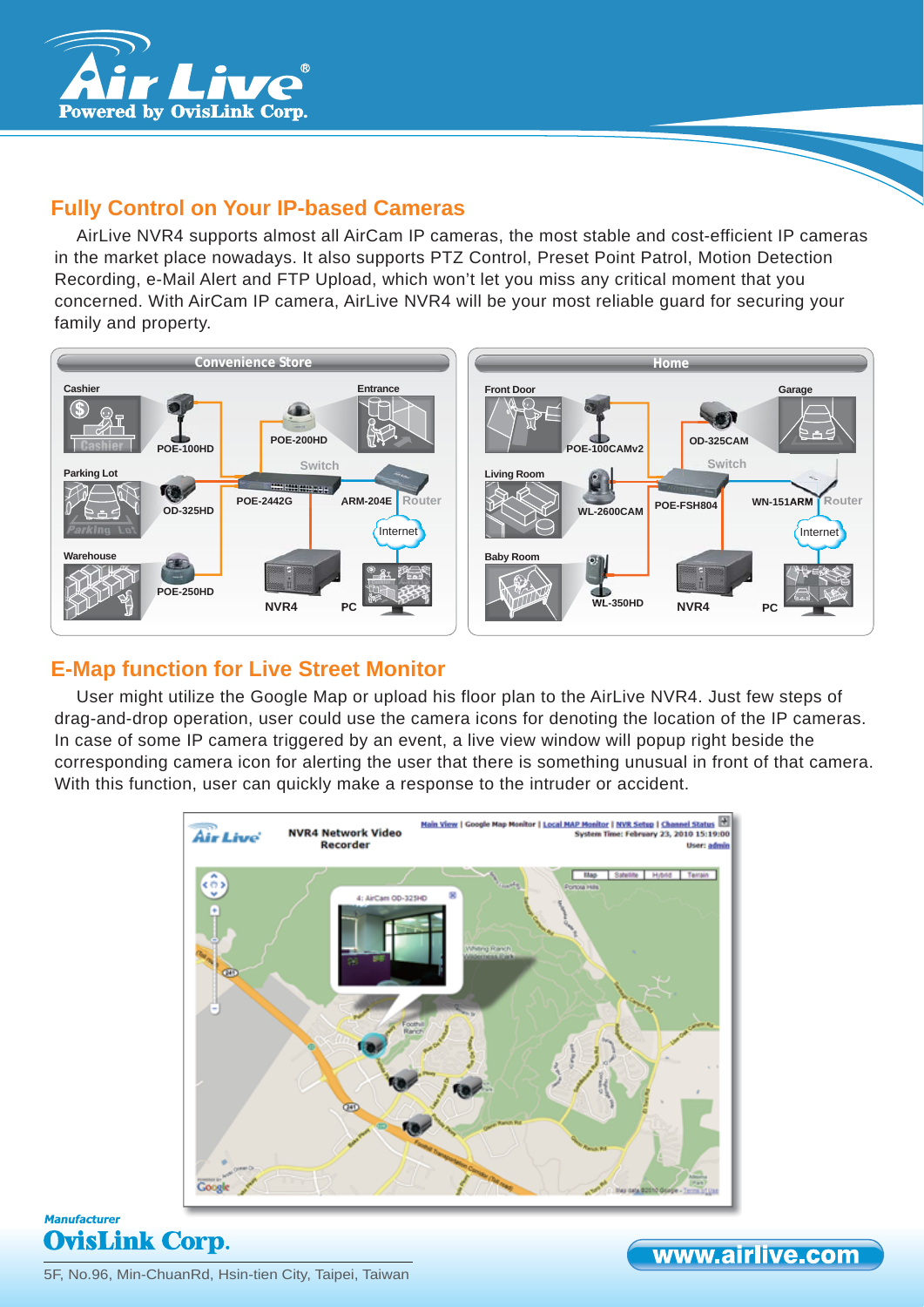

## **Multiple Video Compression Format Support**

AirLive NVR4 supports H.264, MPEG-4 and MJPEG video compression format. H.264 is a high performing video compression standard that boasts a much higher compression ratio than others, drastically reducing file sizes and conserving valuable network bandwidth and storage space. With up to 90% reduction in file size, a 1 MB image can be drastically reduced to as low as 10KB using H.264.





### **Smart Phone Live Browsing**

The mobile view function let you browse your AirLive NVR4 via your smart phone. Through the 3G, 3.5G or even 4G mobile networks, user might receive the image from his AirLive NVR4 when on his business trap, vacation, or just leaving for shopping.

### **Specifi cations**

**Model** - AirLive NVR4

**CPU** - 32 bit RISC

**Memory** - 128 MB DDR

**HDD** - SATA II x 2

**Network**

- Gigabit, half duplex/full duplex auto-negotiation

#### **Camera Support**

- Up to 4 IP-based Camera (AirLive, Axis, Sony, Panasonic, Vivotek )

**Video Compression** - H.264, MPEG-4, MJPEG

**Resolution** - Up to 1280 x 1024

**Max. FPS** - 120 fps @ 1280 x 1024

**Audio** - Two-way audio

#### **Live View**

- 4 Split Screen/Full Screen
- PTZ Control
- Sequence Mode
- Snapshot
- E-Map
- Smart Phone Live Browsing

### **Manufacturer OvisLink Corp.**

5F, No.96, Min-ChuanRd, Hsin-tien City, Taipei, Taiwan

www.airlive.com